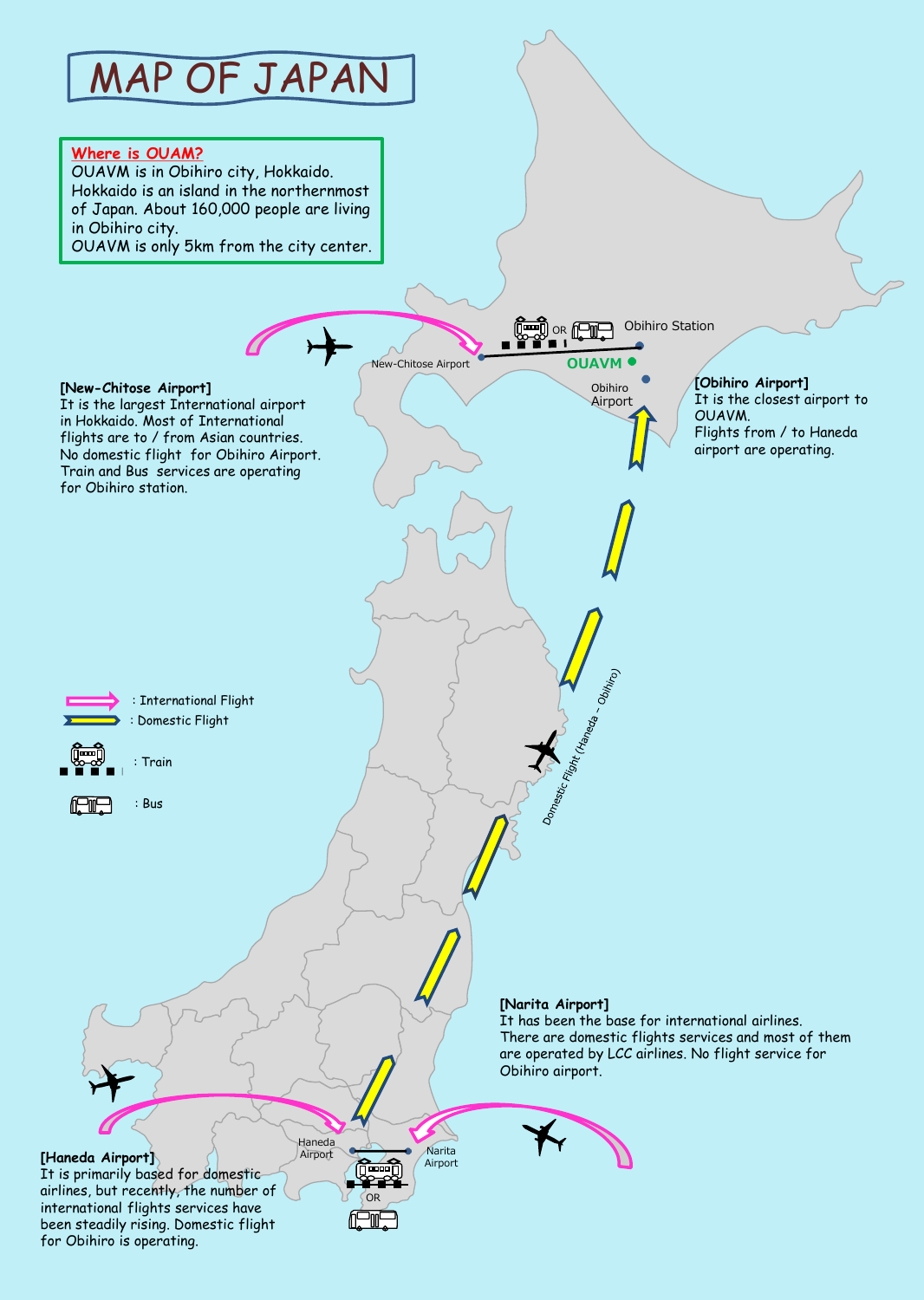# Access to Obihiro University of Agriculture and Veterinary Medicine (OUAVM)



### **I. Narita International Airport**

No domestic flight for Obihiro airport.

【How to get to Obihiro airport from Narita airport】 Moving to Haneda airport to take a domestic flight for Obihiro airport. Haneda airport is about 60km away from Narita airport.

1, Airport Limousine Bus

Non-stop buses are operating every 20 minutes during the daytime. It takes about 70 minutes, but it would take longer due to traffic jam. It costs 3,200 yen.

2, Train

There are several train services from Narita to Haneda, but most of them are quite complicated and you may have to transfer more than once. The most simple train service is [Access Express] by Keisei train that is operating every 40 minutes during the daytime. If you take it, you will be able to get to Haneda airport without transfer. It costs 1,800 yen and takes 2 hours.

As you can see, travelling by train is more reasonable and arrival time will be certain, but we recommend you to use the airport limousine bus, especially, if it is the first time to be in Japan. Travelling by bus is much easier and makes you feel more relaxed.

### **II. Haneda Int'l Airport**

Domestic flights for Obihiro airport are operating.

There are 2 terminals for domestic flights. JAL is operating at  $1<sup>st</sup>$  terminal. ANA and AIRDO are operating at  $2^{nd}$  terminal. It takes about 1 hour and a half. The airfare fluctuate with the season and type of international flight ticket you have.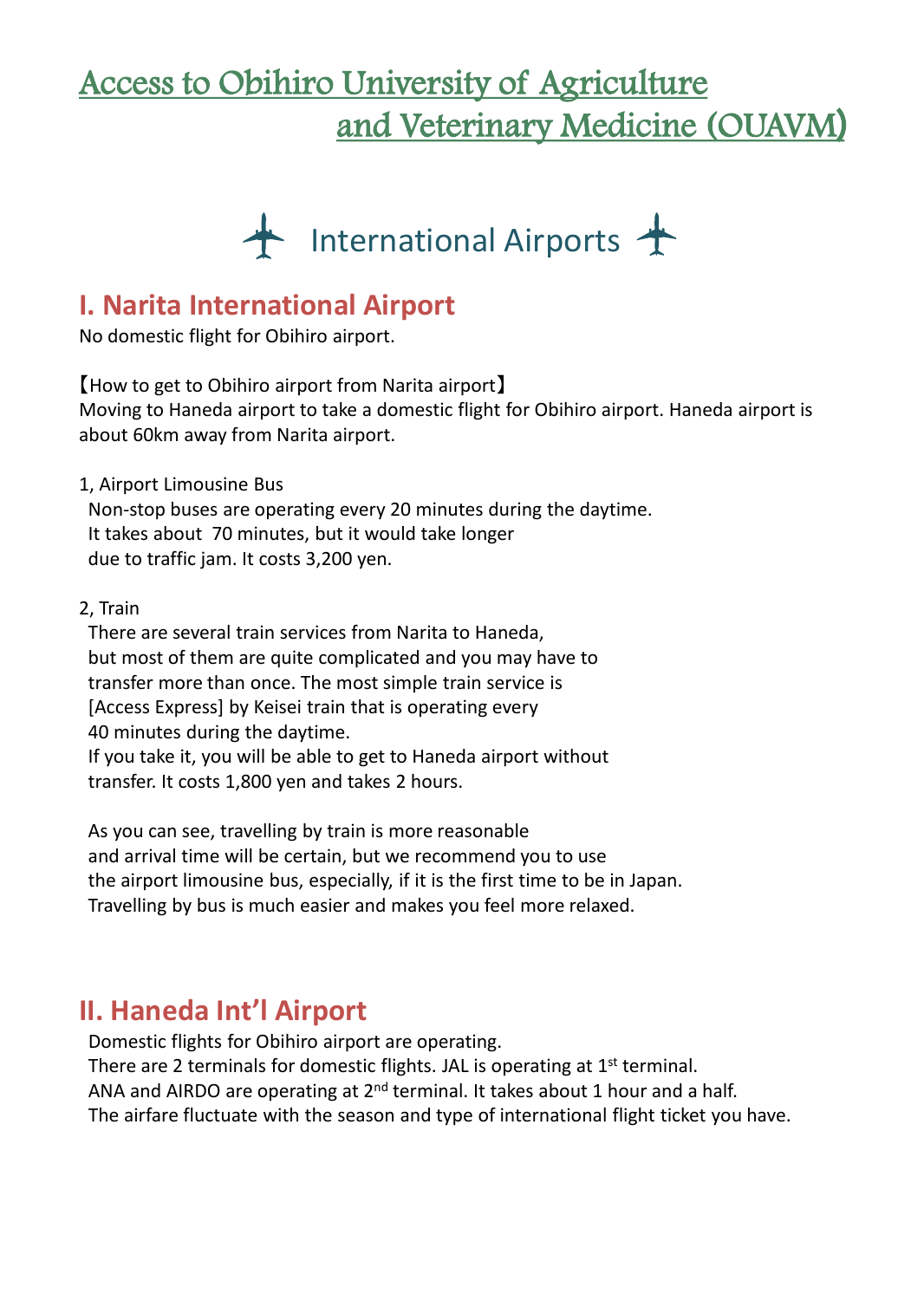# **III. New-Chitose International Airport**

It is in Hokkaido located about 200km awary from Obihiro. No flight service for Obihiro airport.

【How to get to Obihiro station from New-Chitose airport】 1, Train

Take a train to Minami-Chitose which only takes 3 minutes.

You can take any train, as all trains departing from New-Chitose airport station stop at Minami-Chitose .

Transfer to the train bound for Obihiro or Kushiro.

[Express Super Tokachi or Express Super Ozora]

Get off the train at Obihiro station. It takes about 3 hours and costs about 6,000 yen.

#### 2, Bus

Take a Obihiro-bound bus. It is 5 buses are operating a day and is better to make a reservation in advance.

It takes about 2 hours and a half and costs 3,800 yen.



# **I. Obihiro Airport**

It is the closest airport from OUAVM.

Only domestic flights from Haneda airport are operating by JAL and ANA/AIRDO. It is about 15km away from OUAVM, but there is no public transportation. You have to take a airport shuttle bus to Obihiro station first.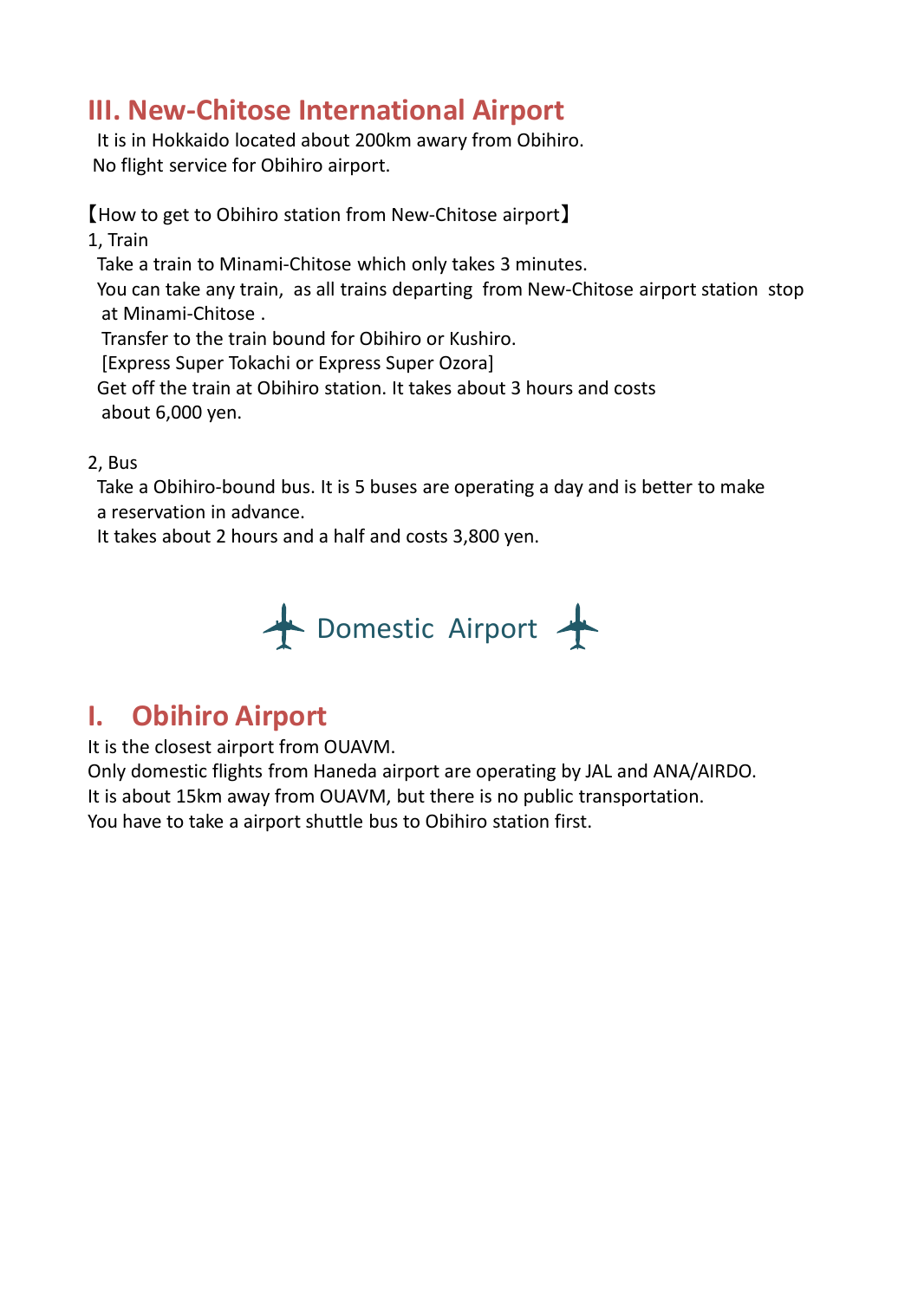**Map of Obihiro city**



NOTE: Move in to our International House should be during office hours, which is from 9:00 am to 12:00, 1:00 to 5:00 pm except Sunday, Saturday and holidays. If you arrive at Obihiro station or Obihiro airport around 5 pm, move in date will be the following day .

There are several hotels around Obihiro station.